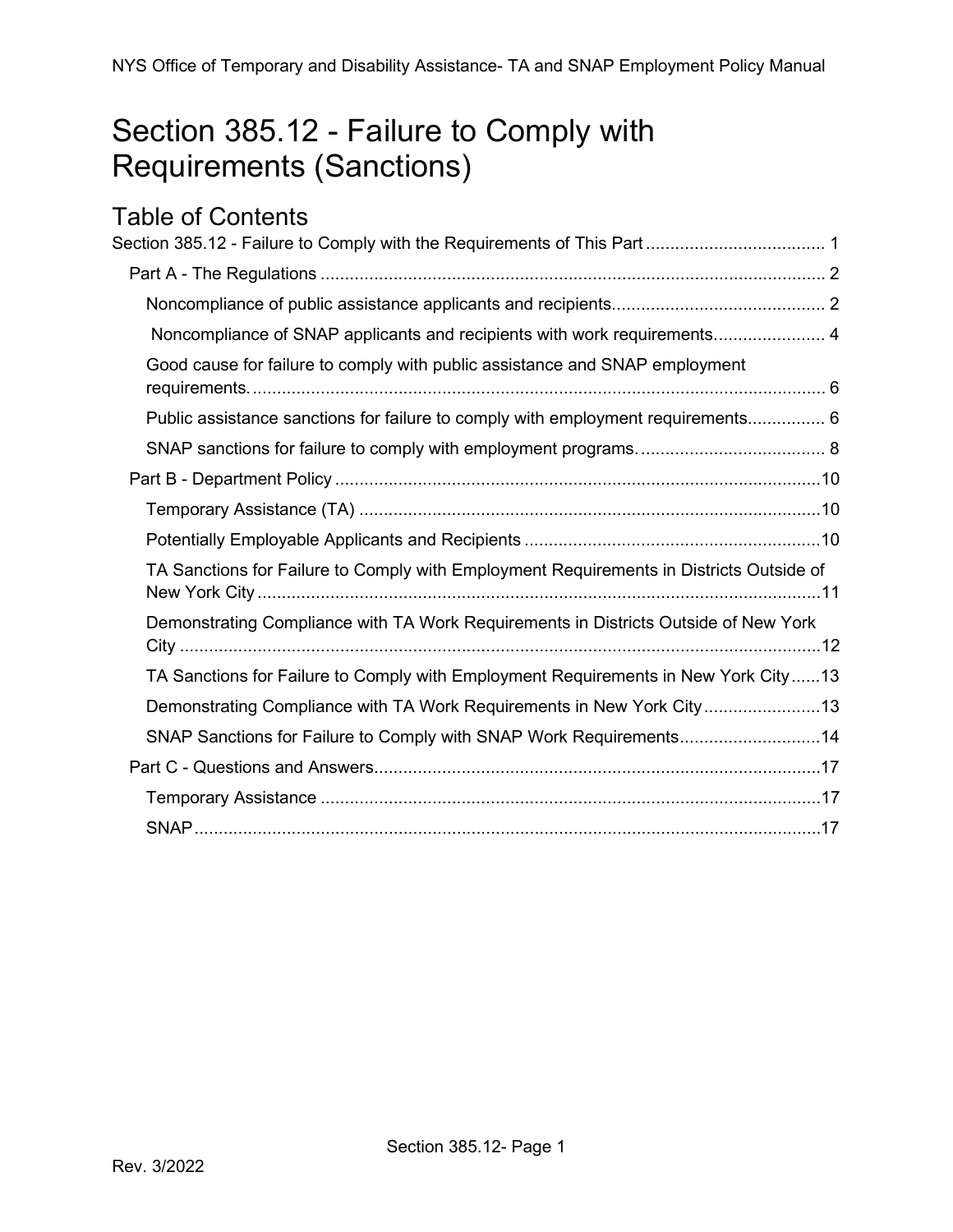# <span id="page-1-0"></span>Part A - The Regulations

<span id="page-1-1"></span>a. Noncompliance of public assistance applicants and recipients with the requirements of this Part.

- 1) Potentially employable applicants and recipients.
	- i. An applicant who has been determined to be exempt from participation in work activities in accordance with the requirements of this Part due to being incapacitated due to a physical and/or mental health condition pursuant to this section, who, in the judgment of the social services official has the potential to improve his/her ability to work through suitable medical care, rehabilitation and/or treatment, will be denied assistance if he/she willfully and without good cause fails to comply with requirements for potentially employable applicants pursuant to section 385.2 of this Part. Ineligibility for public assistance continues until the applicant agrees to comply with the requirements and demonstrates such compliance where appropriate.
	- ii. A recipient who has been determined to be exempt from participation in work activities in accordance with the requirements of this Part due to being incapacitated due to a physical and/or mental health condition pursuant to this section, who, in the judgment of the social services official has the potential to improve his/her ability to work through suitable medical care rehabilitation, and/or treatment, and willfully and without good cause refuses or fails to comply with the requirements for the potentially employable recipient pursuant to section 385.2 of this Part, is ineligible to receive public assistance until such time as he/she is willing to comply with such requirements.
- 2) A public assistance applicant or recipient subject to employment requirements who is determined to have refused or failed to comply with the requirements of this Part in accordance with the provisions of section 385.11(a) of this Part regarding conciliation for individuals not living in a city with a population of 1,000,000 or more people or subdivision (b) of this section for individuals living in a city with a population of 1,000,000 or more people must be provided a notice of such determination and of the intent of the social services district to deny, discontinue or reduce assistance, as follows:
	- i. An applicant must be issued an adequate notice of denial of public assistance which informs him/her that he/she has refused or failed to comply without good cause with employment requirements in accordance with the provisions of section 385.6(a)(7)(i), 385.7(a)(7)(i), 385.9(e)(5) or 385.13(a)(8)(i) of this Part. An applicant must be issued an adequate notice of denial of public assistance which informs him/her that he/she has willfully refused or failed to comply with employment requirements without good cause in accordance with the provisions of this Part other than those specified in this subparagraph.
	- ii. A recipient must be issued an adequate and timely notice of intent to discontinue or reduce assistance which informs him/her that he/she has willfully and without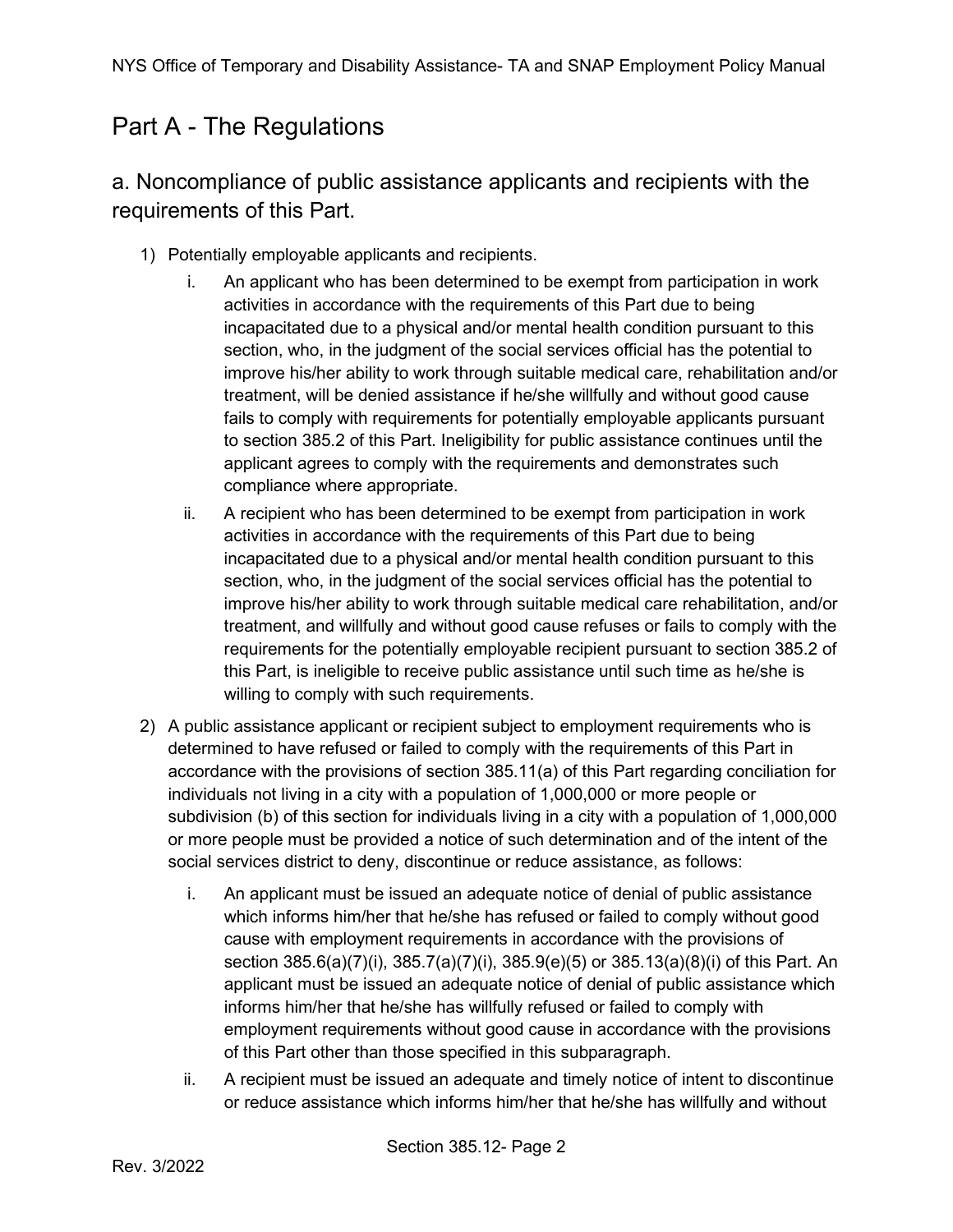good cause refused or failed to comply with employment requirements in accordance with the requirements of this Part. For recipients who live in a city with a population of 1,000,000 or more people, the recipient must not have reengaged in work requirements as assigned by the social services district for a minimum of 5 business days but not more than 10 business days.

- iii. The notices specified in subparagraphs (i) and (ii) of this paragraph must also inform:
	- a. the applicant or recipient of the specific instance(s) of refusal or failure to comply willfully and without good cause with the requirements of this Part and of the specific section of this Part in which the requirement(s) is contained;
	- b. the applicant or recipient who does not live in a city with a population of 1,000,000 or more people that he/she has the right to again apply for public assistance at any time, and, for safety net assistance recipients, that he/she may reapply at least 45 days before the end of the sanction period to ensure restoration of benefits immediately following the applicable sanction period provided that the individual is otherwise eligible for public assistance;
	- c. the applicant or recipient who does not live in a city with a population of 1,000,000 or more people of the duration for which he/she will be ineligible for public assistance or for a reduced amount of public assistance in accordance with this section;
	- d. the applicant or recipient who lives in a city with a population of 1,000,000 or more people that he/she has the right to apply for public assistance at any time;
	- e. the applicant or recipient who lives in a city with a population of 1,000,000 or more people that the social services district has determined, based on the information available at the time of the review, that appropriate child care, transportation and accommodations for disability were available at the time of the refusal or failure to participate;
	- f. the necessary action that must be taken to avoid a *pro rata* reduction in public assistance benefits and provide the additional information, for applicants or recipients who live in a city with a population of 1,000,000 or more people, that they may avoid a pro rata reduction in public assistance benefits by reengaging in work activities as assigned by the social services district for a minimum of 5 business days but not more than 10 business days and;
	- g. that he/she has the right to a fair hearing in accordance with the provisions of Part 358 of this Title.
- 3) Refusal of employment
	- i. In determining whether an applicant's or recipient's refusal to accept an offer of employment constitutes refusal or failure to comply without good cause, a social services official shall consider the report of the employment unit or agency through which the job referral was made, pertinent information supplied by the prospective employer, the explanation of the applicant or recipient for not accepting the offer of employment, and any other pertinent evidence.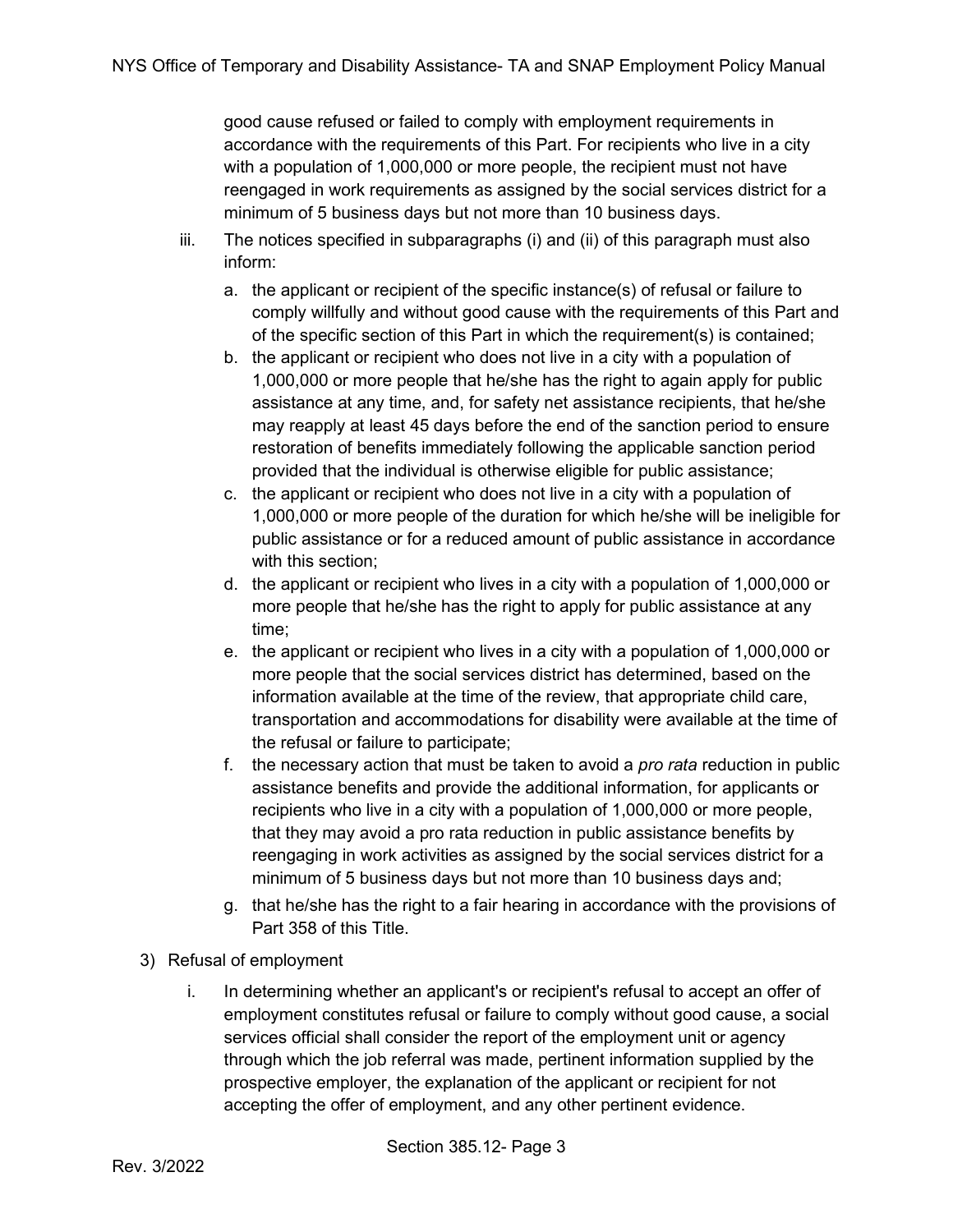- ii. An individual is deemed not to have willfully and without good cause refused or failed to comply with employment program requirements, or is deemed to have good cause for refusing an offer of employment in which such person is able to engage if the evidence shows that:
	- a. the job offer was not bona fide;
	- b. the salary or wages were less than the minimum required by law, or the conditions of employment were otherwise contrary to law;
	- c. child care necessary for an individual to participate is not available in accordance with Part 415 of this Title;
	- d. necessary supportive services are unavailable;
	- e. a strike, lockout or other public or private industrial controversy was in progress at the place in which employment was offered;
	- f. the job would have been hazardous to the applicant's or recipient's life or health, or there was an absence, if appropriate, of workers' compensation;
	- g. the place of employment required unreasonable, based on the standards of the community, travel from the applicant's or recipient's home;
	- h. child care plans were temporarily disrupted, making it impossible for the applicant or recipient to report as required;
	- i. accepting a job would result in a net loss of cash income for the household and the social services district does not make supplemental payments pursuant to section 352.7(m) of this Title to prevent a net loss of cash income;
	- j. the assignment or activity is contrary to law;
	- k. a personal or family emergency of substantial nature prevents compliance if the participant has notified the social services district with reasonable promptness of his/her inability to comply;
	- l. such refusal is caused by circumstances beyond a participant's control.
- iii. The applicant or recipient is responsible for notifying the social services district of the reasons for failing to comply with an employment requirement and for furnishing evidence to support any claim of good cause.

### <span id="page-3-0"></span>b. Noncompliance of SNAP applicants and recipients with work requirements.

1) If an applicant has, without good cause, refused or failed to comply with a SNAP work requirement pursuant to the requirements of this Part, other than applicant voluntary quit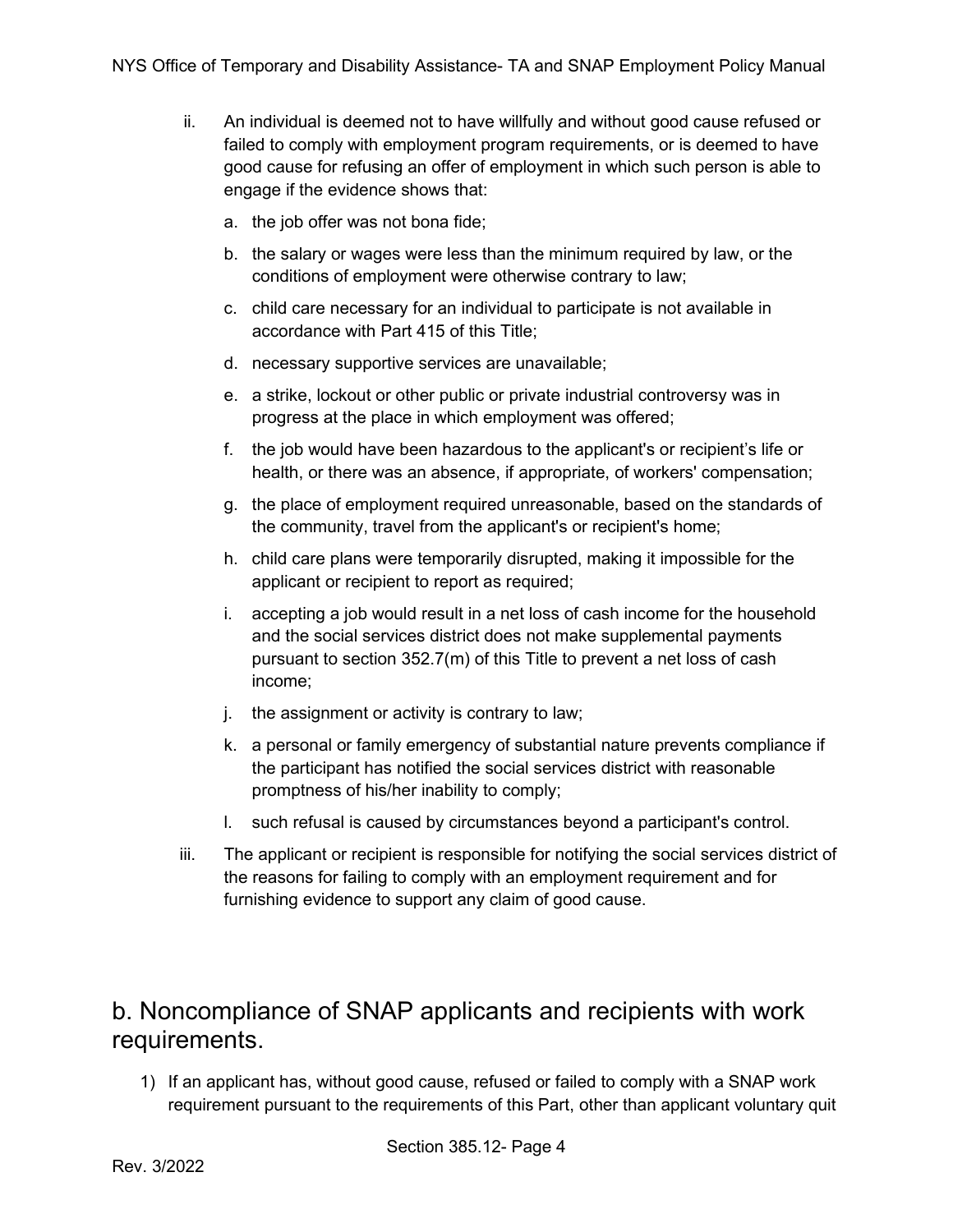or reduction in work effort pursuant to section 385.13 of this Part, he/she will be denied SNAP benefits. The individual's ineligibility for SNAP continues until the applicant complies with the requirements of this section as assigned by the social services district or documents that he/she has become exempt from SNAP work requirements . If an applicant is disqualified, and he/she is a member of an otherwise eligible household, he/she is treated as a disqualified member of the household during the period of disqualification, under section 387.16(c)(1) of this Title.

- 2) If a recipient has, willfully and without good cause, refused or failed to comply with a SNAP work requirement pursuant to the requirements of this Part, he/she will be ineligible to participate in SNAP in accordance with the provisions of this section. If a recipient is disqualified and he/she is a member of an otherwise eligible household, he/she is treated as a disqualified member of the household during the period of disqualification, under section 387.16(c)(1) of this Title.
- 3) Prior to notifying the household of the proposed disqualification, the social services district must determine whether good cause for noncompliance exists, in accordance with subdivision (c) of this section.
- 4) For SNAP recipients, within 10 calendar days of determining that the non-compliance was willful and without good cause, the social services district must issue a timely and adequate notice of adverse action to the recipient. This notice must specify:
	- i. the particular act of noncompliance,
	- ii. the proposed period of disqualification,
	- iii. that the individual may reapply in order to resume participation in SNAP at the end of the disqualification period and
	- iv. information about ending the disqualification as specified in subdivision (e) of this section. The disqualification period begins with the first month following the expiration of the notice period unless a fair hearing is requested. In such case the disqualification period may not begin until the fair hearing request is withdrawn, the individual fails to appear at a scheduled fair hearing, or a fair hearing decision upholding the social services district's action is issued.
- 5) When a member of an applicant household has, without good cause, failed to comply with work requirements pursuant to section 385.3 of this Part, the social services district must inform the household of the individual's denial in the notice of action taken. This notice must specify:
	- i. the particular act of noncompliance, and
	- ii. that the individual may reapply for SNAP benefits, but must comply with SNAP work requirements as determined by the social services district or document an exemption from SNAP work requirements consistent with section 385.3 of this Part as part of the process for establishing eligibility for SNAP benefits, provided the individual is otherwise eligible.
- 6) A voluntary participant in a SNAP employment and training program who is exempt from SNAP work requirements and/or participation in an employment and training program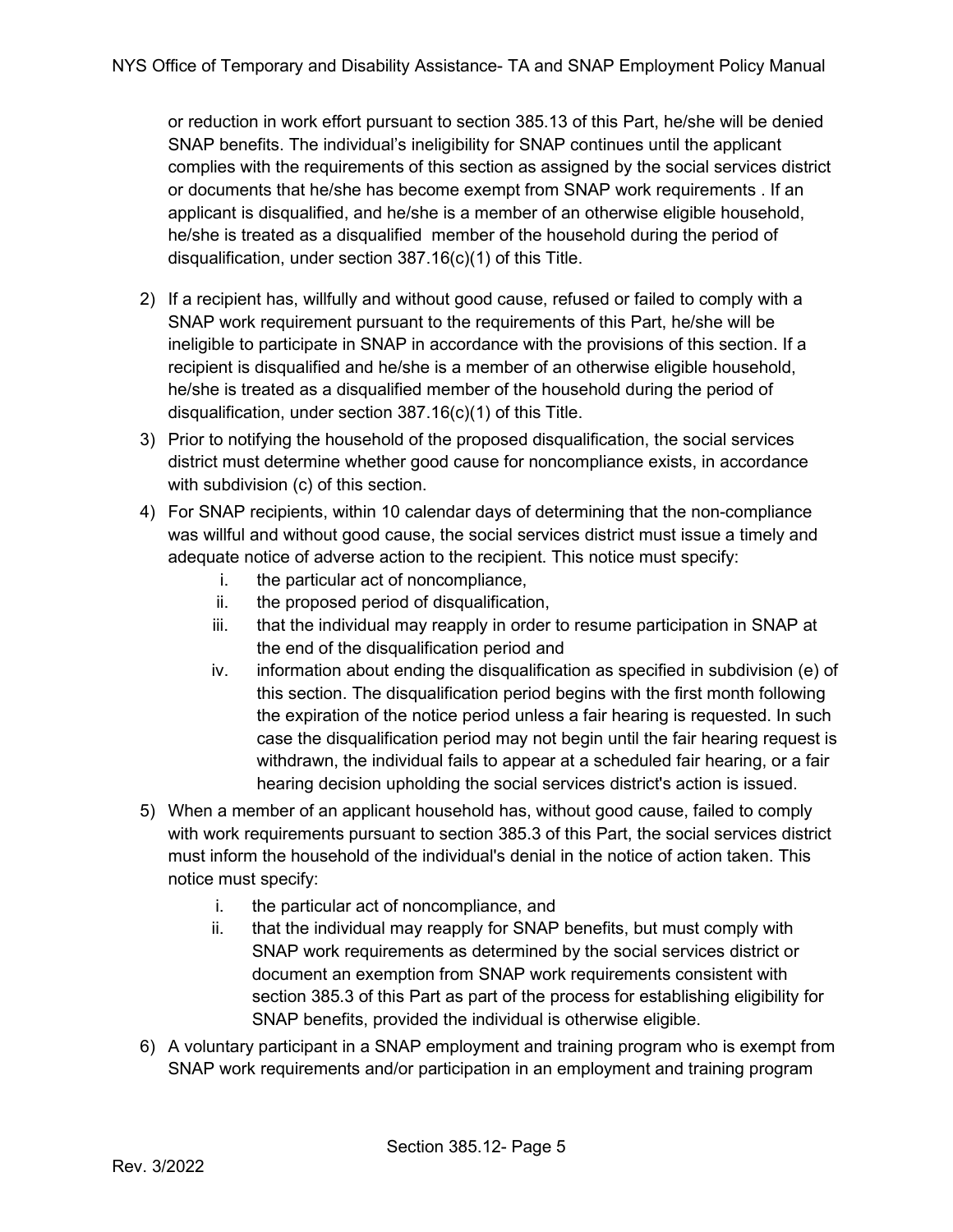must not be disqualified for failure to comply with the requirements of this Part unless the volunteer is subject to sanction pursuant to paragraph (7) of this subdivision.

7) Failure of certain SNAP applicants and recipients who are exempt from SNAP work requirements to comply with other work requirements. If a household contains a member who is exempt from work requirements solely because he/she is registered for work under an unemployment compensation work requirement or because he/she is subject to participation in work activities funded under title IV of the Social Security Act, and such individual willfully and without good cause refuses or fails to comply with the work requirements of those programs, such individual must be treated as though he/she has failed to comply with the requirements of this Part.

# <span id="page-5-0"></span>c. Good cause for refusal or failure to comply with public assistance and SNAP employment requirements.

- 1) The social services official is responsible for determining willfulness and without good cause in those instances where an individual has refused or failed to comply with the requirements of this Part. In determining whether or not the individual's conduct was willful and without good cause, the social services official must consider the facts and circumstances, including information submitted by the individual subject to such requirements. Good cause includes circumstances beyond the individual's control, such as, but not limited to, illness of the individual, illness of another household member requiring the presence of the individual, inability to participate due to a domestic violence situation, a household emergency, or the lack of adequate child care for dependent children under age 13 that is needed for the individual to participate in work activities assigned by the social services district
- 2) For noncompliance with public assistance work requirements by an individual who lives in a city with a population of 1,000,000 or more people, there shall be no finding of willful and without good cause based on the refusal or failure to comply with a single appointment or work requirement.
- 3) The applicant or recipient is responsible for notifying the social services district of the reasons for refusing or failing to comply with an employment requirement and for furnishing evidence to support an alleged exemption from public assistance work requirements, pursuant to section 385.2 of this Part, SNAP work requirements, pursuant to section 385.3 of this Part, or any claim of good cause.

# <span id="page-5-1"></span>d. Public assistance sanctions for failure to comply with employment requirements.

An applicant for or recipient of public assistance who willfully and without good cause refuses or fails to comply with employment requirements assigned pursuant to this Part shall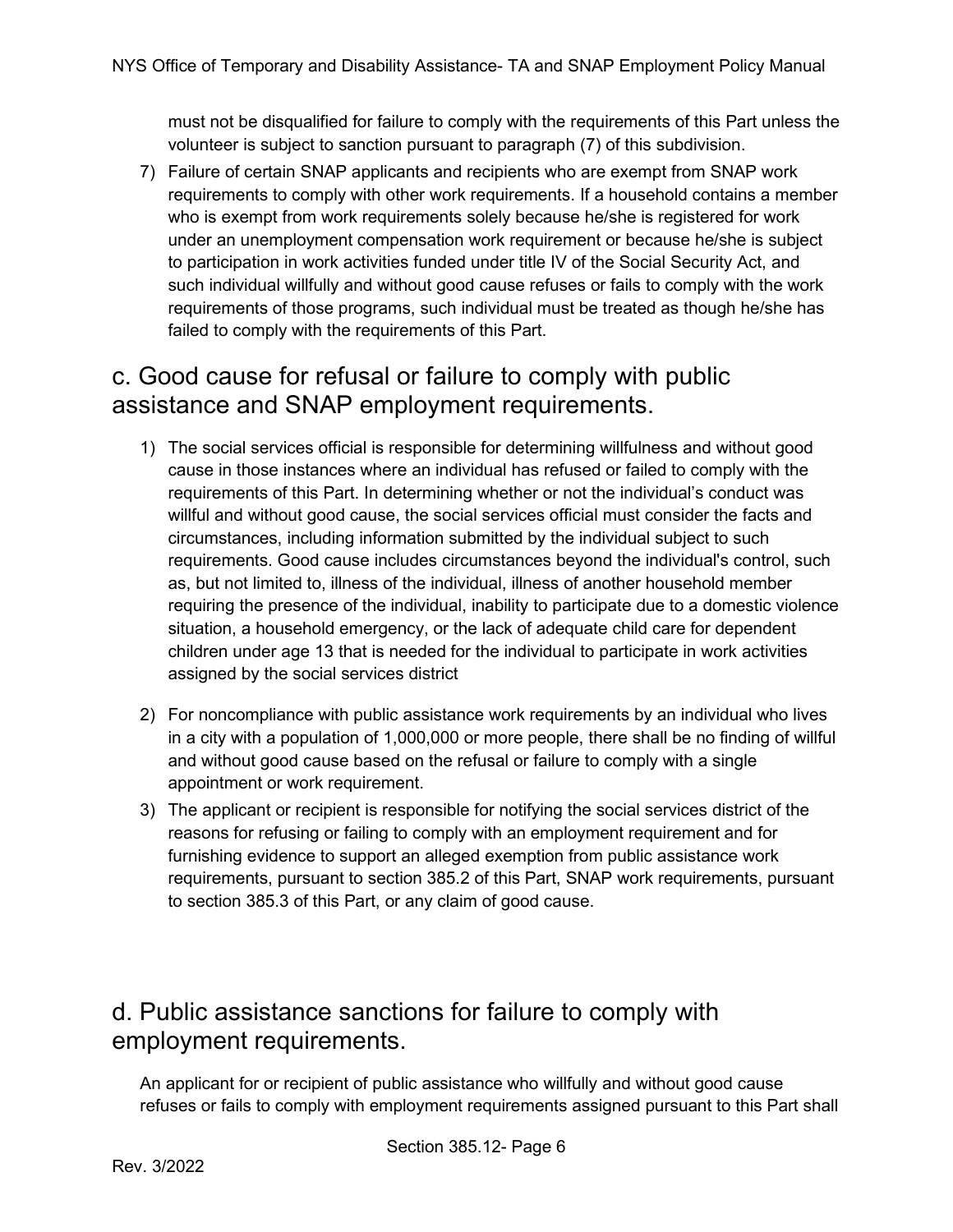be ineligible to receive public assistance for the periods specified in this subdivision. However, such sanctions shall not apply to: an applicant deemed ineligible for public assistance pursuant to section 385.2(c)(1) of this Part; an applicant who is ineligible for public assistance pursuant to section 385.6(a)(7)(i) of this Part; an applicant who is ineligible for public assistance pursuant to section 385.7(a)(7)(i)of this Part; or an applicant who is ineligible for public assistance pursuant to section 385.9(e)(5)(i) of this Part.

- 1) In the case of a parent or caretaker of a dependent child, when the parent or caretaker does not live in a city with a population of 1,000,000 or more people, the public assistance otherwise available to the household of which that individual is a member shall be reduced *pro rata* as determined by the commissioner of the office:
	- i. for the first such refusal or failure to comply, until the individual is willing to comply;
	- ii. for the second such refusal or failure to comply, a period of three months and thereafter until willing to comply;
	- iii. for the third and all subsequent instances of such refusal or failure to comply, a period of six months and thereafter until willing to comply.
- 2) In the case of an individual who is a member of a household without dependent children applying for or in receipt of safety net assistance and who does not live in a city with a population of 1,000,000 or more people, the public assistance otherwise available to the household of which that individual is a member shall be reduced pro rata as determined by the commissioner of the office:
	- i. for the first such refusal or failure to comply, a period of 90 days and thereafter until willing to comply;
	- ii. for the second such refusal or failure to comply, a period of 150 days and thereafter until willing to comply;
	- iii. for the third such refusal or failure to comply, a period of 180 days and thereafter until willing to comply.
- 3) Willing to comply as used in paragraphs (1) and (2) of this subdivision means that an individual, as required by the social services district, reports to and participates in an assigned work activity site or other location on time and prepared to engage in the assigned activity for the number of business days required by the social services district, provided that the number of days required does not exceed 10 business days.
- 4) In the case of an individual who lives in a city with a population of 1,000,000 or more people, the public assistance otherwise available to the household of which that individual is a member shall be reduced *pro rata* as determined by the commissioner until the individual reengages in work activities as assigned by the social services district for a minimum of 5 business days, but no more than 10 business days or cooperates with efforts to document that he/she is exempt from work requirements pursuant to section 385.2 of this Part.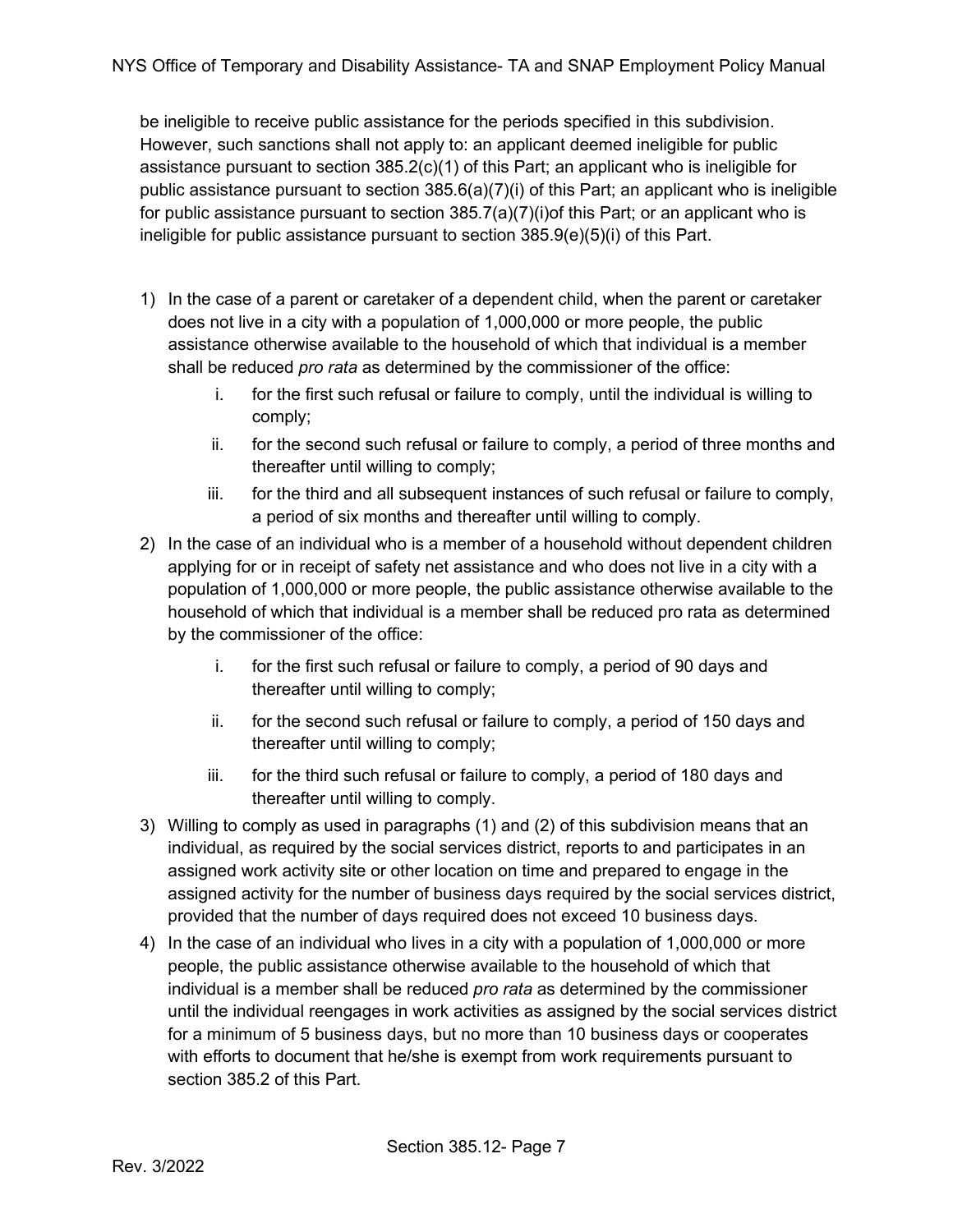- 5) In the case of an individual who was the member of a household without dependent children prior to being sanctioned in accordance with the provisions of this subdivision, and who does not live in a city with a population of 1,000,000 or more people, and for whom the specified sanction period has ended, a reminder shall be sent to such individual indicating an opportunity to end the sanction by complying with employment programs. The commissioner shall establish the language required in the reminder.
- 6) In the case of an individual who lives in a city with a population of 1,000,000 or more people at the time of being sanctioned for noncompliance with public assistance work requirements in accordance with the provisions of this subdivision, and for whom the public assistance sanction has continued for 30 or more days, a reminder shall be sent to such individual indicating an opportunity to end the sanction by complying with employment programs or by documenting that he/she has become exempt consistent with section 385.2 of this Part. The commissioner shall establish the language required in the reminder.

# <span id="page-7-0"></span>e. SNAP sanctions for failure to comply with employment programs.

- 1) An applicant who is required to participate in work activities who, without good cause, fails to comply with the requirements of this section shall be denied participation in SNAP until such time as he/she complies with SNAP work requirements as determined by the social services district or documents an exemption from SNAP work requirements consistent with section 385.3 of this Part. This provision does not apply in the case of a voluntary quit or a voluntary reduction in work effort without good cause, as described in section 385.13 of this Part, by a SNAP applicant who is subject to SNAP work requirements.
- 2) The needs of a recipient who is required to participate in work activities and who has, willfully and without good cause, failed to comply with the requirements of this section will not be considered in determining the needs of his/her household for SNAP for the following time periods:
	- i. for the first instance of willful failure to comply without good cause, a period of one month and thereafter until the individual complies with the requirements of this section as determined by the social services district;
	- ii. for the second instance of willful failure to comply without good cause, a period of three months and thereafter until the individual complies with the requirements of this section as determined by the social services district; and
	- iii. for the third and all subsequent instances of willful failure to comply without good cause, a period of six months and thereafter until the individual complies with the requirements of this section as determined by the social services district.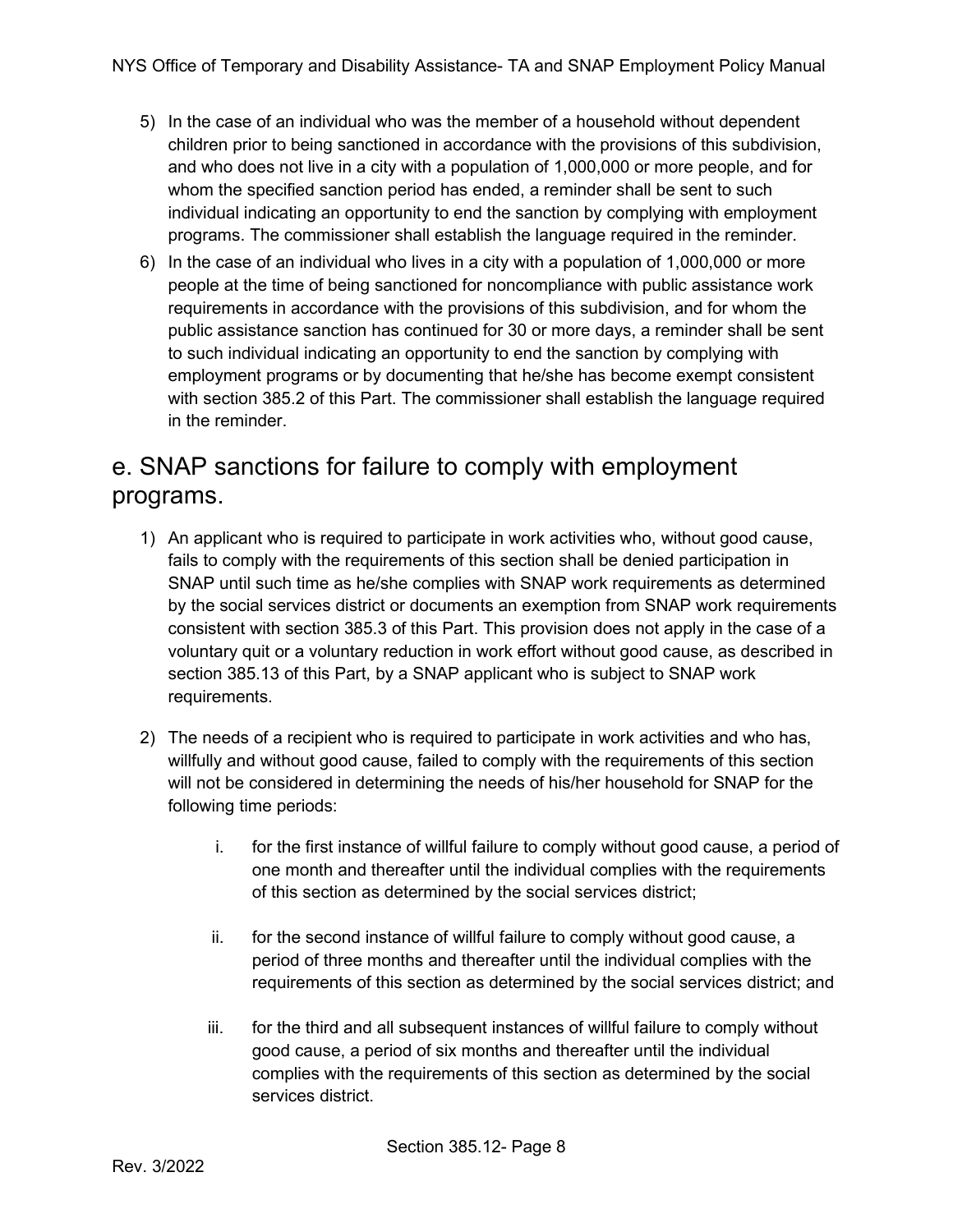- 3) Following the end of the disqualification period for noncompliance with the requirements of this Part, a household may request that the disqualified individual be added to the household and resume participation. The social services district must act on this request in accordance with section 387.17(e)(6) of this Title.
- 4) Eligibility may be reestablished during the disqualification period if the participating household requests that the disqualified individual be added to the household, and the disqualified individual becomes exempt from the work requirement pursuant to section 385.3 of this Part.
- 5) A disqualification for noncompliance with work requirements may be ended, after the time periods specified in paragraph (2) of this subdivision, if the disqualified individual complies with the requirement which caused the disqualification or an alternate work assignment as determined by the social services district.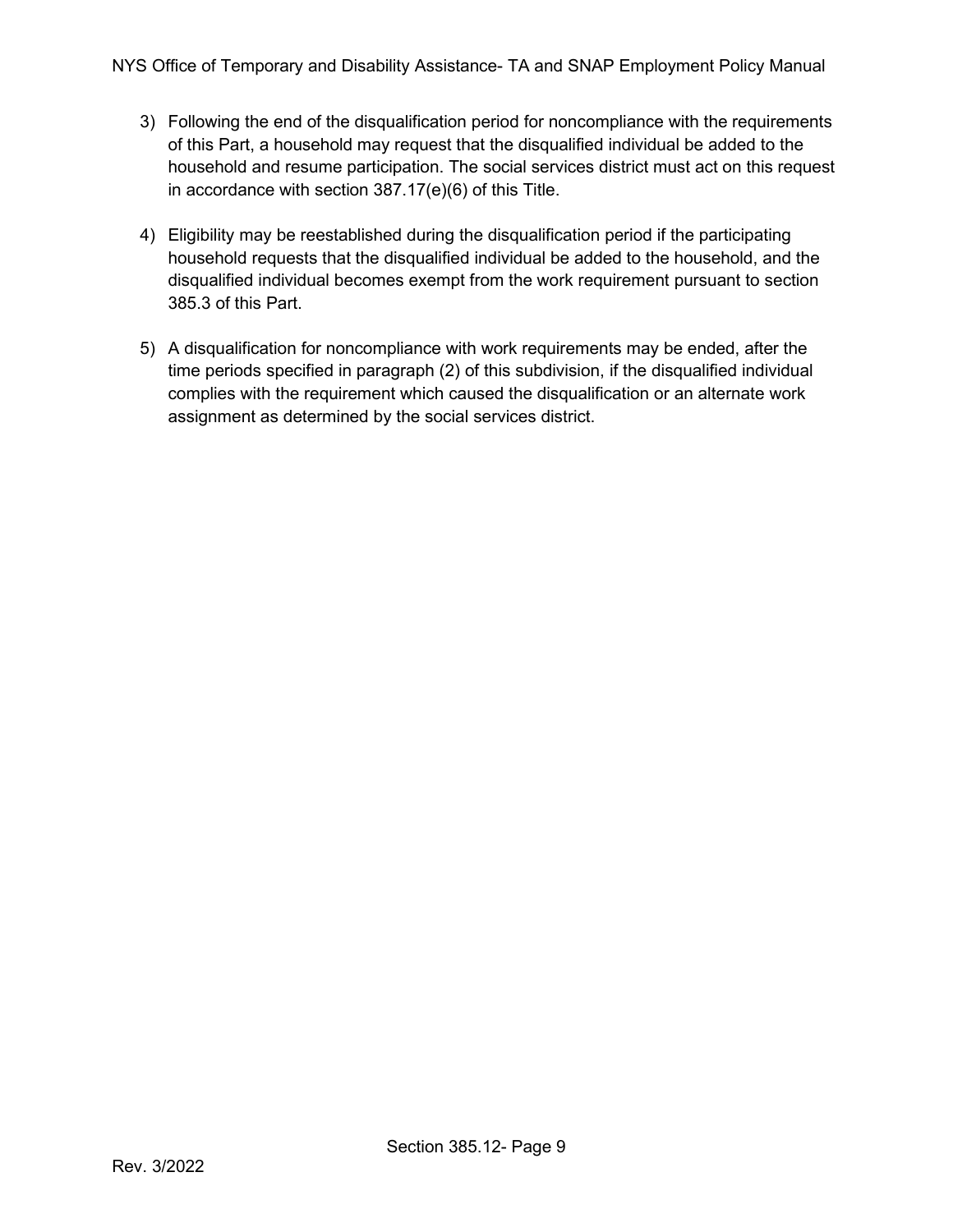# <span id="page-9-0"></span>Part B - Department Policy

# <span id="page-9-1"></span>Temporary Assistance (TA)

TA applicants/recipients may be required to participate for up to 40 hours weekly in appropriate work activities consistent with the requirements of 18 NYCRR 385.2 and 385.9. Individuals who willfully and without good cause fail to comply with employment requirements (other than applicants who fail to comply with job search, employment assessment requirement or who voluntarily reduce or terminate employment, which are eligibility requirements) are subject to pro-rata sanctions. Applicants who fail to comply with job search or employment assessment requirements without good cause are subject to case denial and applicants who voluntarily reduce or terminate employment without good cause and with the intent to obtain TA are subject to individual ineligibility for a period of 90 days from the voluntary quit or reduction. Pro-rata sanctions may be non-durational and until compliance or may continue for a minimum duration and until compliance. The duration of the sanction is based on the number of times the individual has failed to comply and differs depending on whether or not the household includes dependent children or lives in a city with a population of 1,000,000 or more people.

#### <span id="page-9-2"></span>Potentially Employable Applicants and Recipients

A TA **applicant** who is determined to be exempt from participation in work activities due to being incapacitated due to a physical and/or mental health condition, who in the judgment of the social services official has the potential to improve their ability to work through suitable medical care, rehabilitation and/or treatment determined by a medical professional to be necessary to improve the individual's ability to work, is ineligible for receive TA if they willfully and without good cause fail to comply with the requirements for potentially employable applicants pursuant to 18 NYCRR 385.2. The individual remains ineligible for assistance until they are willing to comply with the recommended treatment program.

A TA **recipient** who has been determined to be exempt from participation in work activities due to being incapacitated due to a physical and/or mental health condition, who in the judgment of the social services official has the potential to improve their ability to work through suitable medical care, rehabilitation and/or treatment, determined by a medical professional to be necessary to improve the individual's ability to work, and who willfully and without good cause refuses or fails to comply with the requirements for potentially employable recipients pursuant to 18 NYCRR 385.2 is ineligible to receive TA until such time as they are willing to comply with the recommended treatment program.

Conciliation is not required, but the district must afford individuals the opportunity to show good cause for the failure to comply with the recommended treatment program, and must consider all information known to the district via the case record when determining good cause. Individual reason code W40 (failure to become employable) would be assigned in WMS and incremental sanction budgeting methodology would be applied. The individual remains ineligible for assistance until they are willing to comply with the recommended treatment program.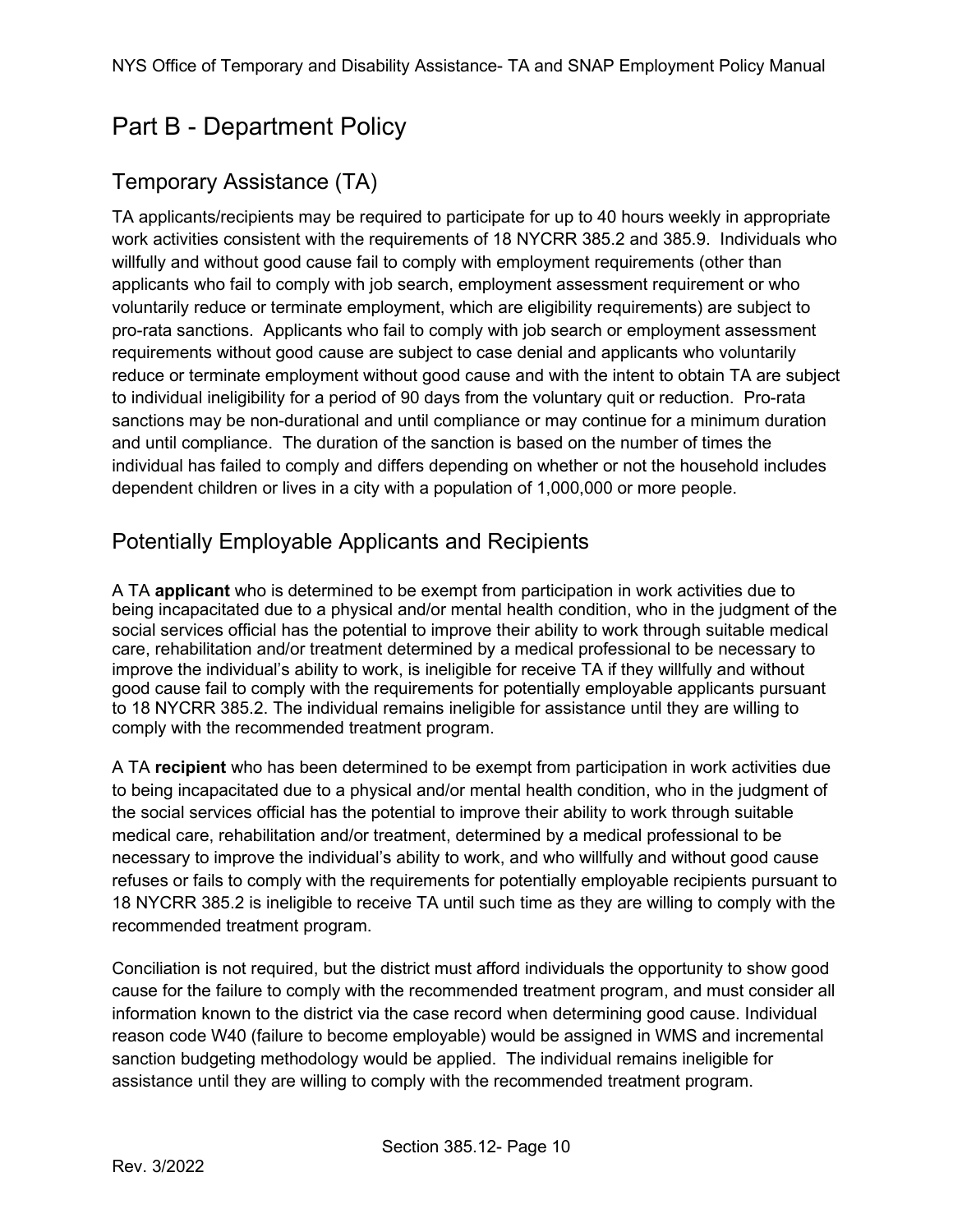# <span id="page-10-0"></span>TA Sanctions for Failure to Comply with Employment Requirements in Districts Outside of New York City

Following the conciliation process, once the district has determined it is appropriate to sanction an individual, the district must select the proper sanction type and sanction period, enter the individual reason code for the sanction in WMS, generate the appropriate client notice to inform the household of the sanction, and document the case record. A timely and adequate notice of intent to inform the household of the TA employment sanction and pro-rata reduction or discontinuance in TA benefits must be issued consistent with the notice requirements described in SSL §342. For TA sanctions districts should refer to the LDSS-4958 TA Sanctions & Denial Policy/Participation Rate Impact Guide.

TA sanction periods for TA recipients in districts outside of New York City are as follows:

- For TA Households with Dependent Children:
	- $\geq$  1st instance: non-durational and until willing to comply
	- $\geq$  2nd instance: a durational period of 3 months and until willing to comply
	- $\triangleright$  3rd and subsequent instance/s: durational period of 6 months and until willing to comply
- For TA Households without Dependent Children:
	- $\geq$  1st instance: a durational period of 90 days and until willing to comply
	- $\geq$  2nd instance: a durational period of 150 days and until willing to comply
	- $\geq$  3rd and subsequent instance/s: a durational period of 180 days and until willing to comply

Sanctions imposed under the Safety Net Assistance (SNA) program do not count towards the sanction progression once an individual establishes their eligibility for TANF funded assistance.

Unlike SNAP sanctions, individuals cannot "cure" a TA employment sanction during the minimum required duration by documenting an exemption from TA work requirements. Individuals who are determined to have willfully and without good cause failed to comply with TA employment requirements are subject to a prorata reduction in benefits for a minimum duration without exception and benefits cannot be restored until the minimum duration period has been satisfied and the individual demonstrates a willingness to comply with employment requirements. Individuals who claim an exemption from work requirements must cooperate with efforts to document the exemption, including providing medical documentation or participating in a medical evaluation.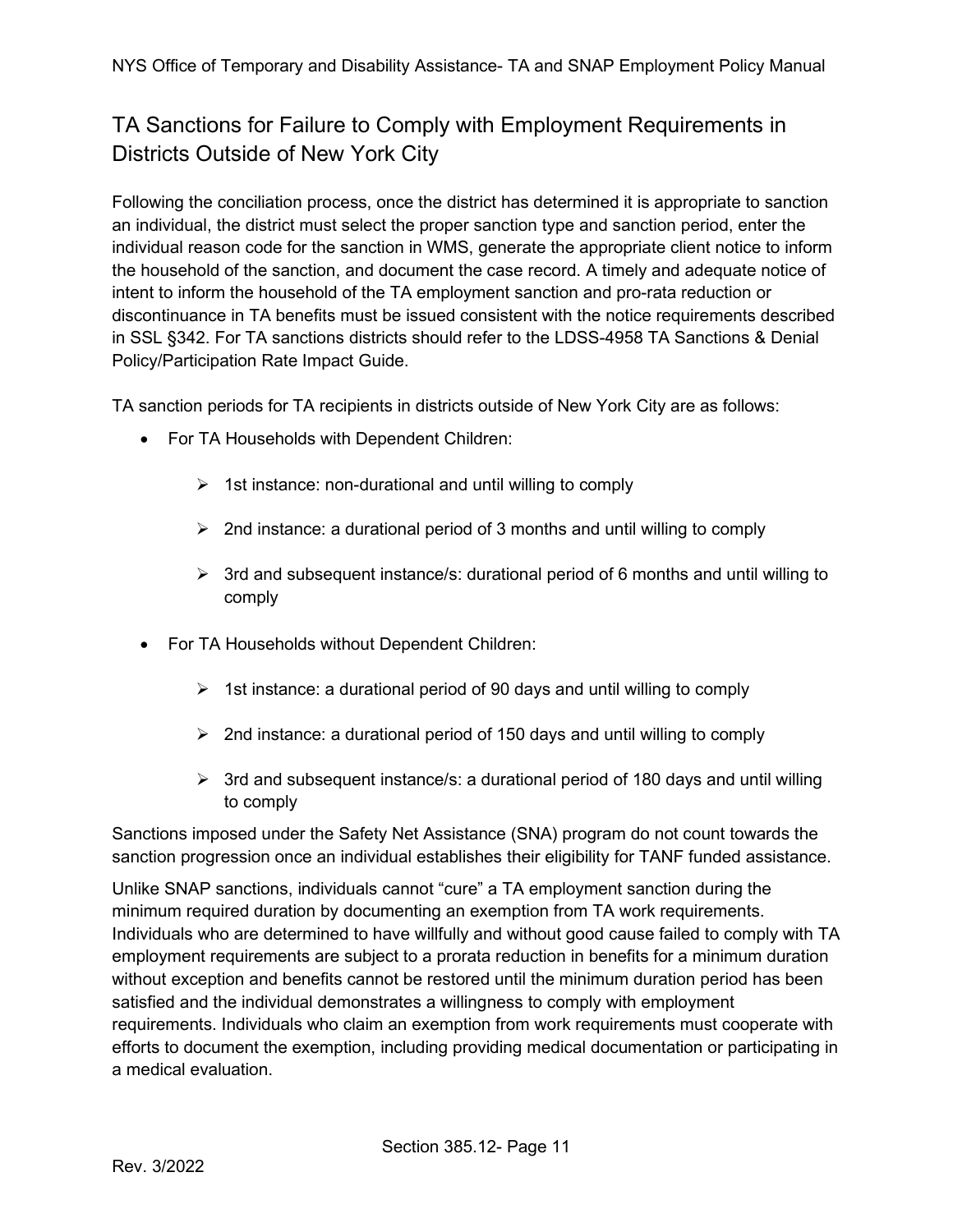# <span id="page-11-0"></span>Demonstrating Compliance with TA Work Requirements in Districts Outside of New York City

TA benefits are restored and the prorata budget reduction is removed for sanctioned individuals in districts outside of New York City once the minimum sanction duration has expired and the individual demonstrates they are willing to comply with employment requirements as assigned by the district. In all instances, the time period established for demonstrating compliance to the satisfaction of the district cannot exceed ten business days.

TA benefits must be restored to the household upon the completion of the minimum sanction duration period **and** upon the individual demonstrating a willingness to comply with employment requirements consistent with the district's applicable demonstrated compliance procedures described in Section 5.2 of its approved TA and SNAP Employment Plan. Once the individual has demonstrated compliance consistent with the district's requirements, TA benefits are restored retroactive to the date the individual indicated a willingness to comply (but no earlier than the expiration of the minimum duration period).

If after the completion of the minimum sanction duration period, the sanctioned individual indicates that they are unable to participate in work activities, the sanction resolution for such individual must not be later than the timeframes required for those individuals who are able to work and demonstrate compliance in work activities. Sanctioned individuals who subsequently indicate an inability to participate in work activities should have their inability to participate in work activities documented in accordance with 18 NYCRR 385.2 and TA benefits must be restored retroactive to the date the individual claimed to be unable to participate (but no earlier than the expiration of the minimum duration period), provided the individual has cooperated with efforts to document the exemption. If the timeframes required to document an exemption from work activities takes longer than the timeframe required for an able-bodied individual to demonstrate compliance, the district must initiate benefit restoration even if the employability determination is not complete, so that the timeframe required to initiate grant restoration is no longer than would be required for an able-bodied individual.

An individual would only need to submit an application to restore TA benefits upon the conclusion of a prorata sanction if the TA case was closed for some other reason (e.g., failure to comply with recertification) or the sanction was imposed while the individual was in receipt of SNA as part of a single household and the prorata reduction resulted in case closure. In those instances where the individual's case is closed, a new application for assistance (LDSS-2921) must be submitted and the individual must comply with all program requirements including the 45-day waiting period, if applicable. Applicants for TA are not required to demonstrate compliance to lift an employment sanction once the durational sanction period has expired. The procedures for demonstrated compliance as described in Section 5.2 of the district's approved TA and SNAP Employment Plan applies to TA recipients only. However, TA applicants who do not comply with all program requirements, (which may include providing documentation to verify a claimed exemption from work requirements or engaging in an applicant job search if assigned), shall remain ineligible for Temporary Assistance benefits.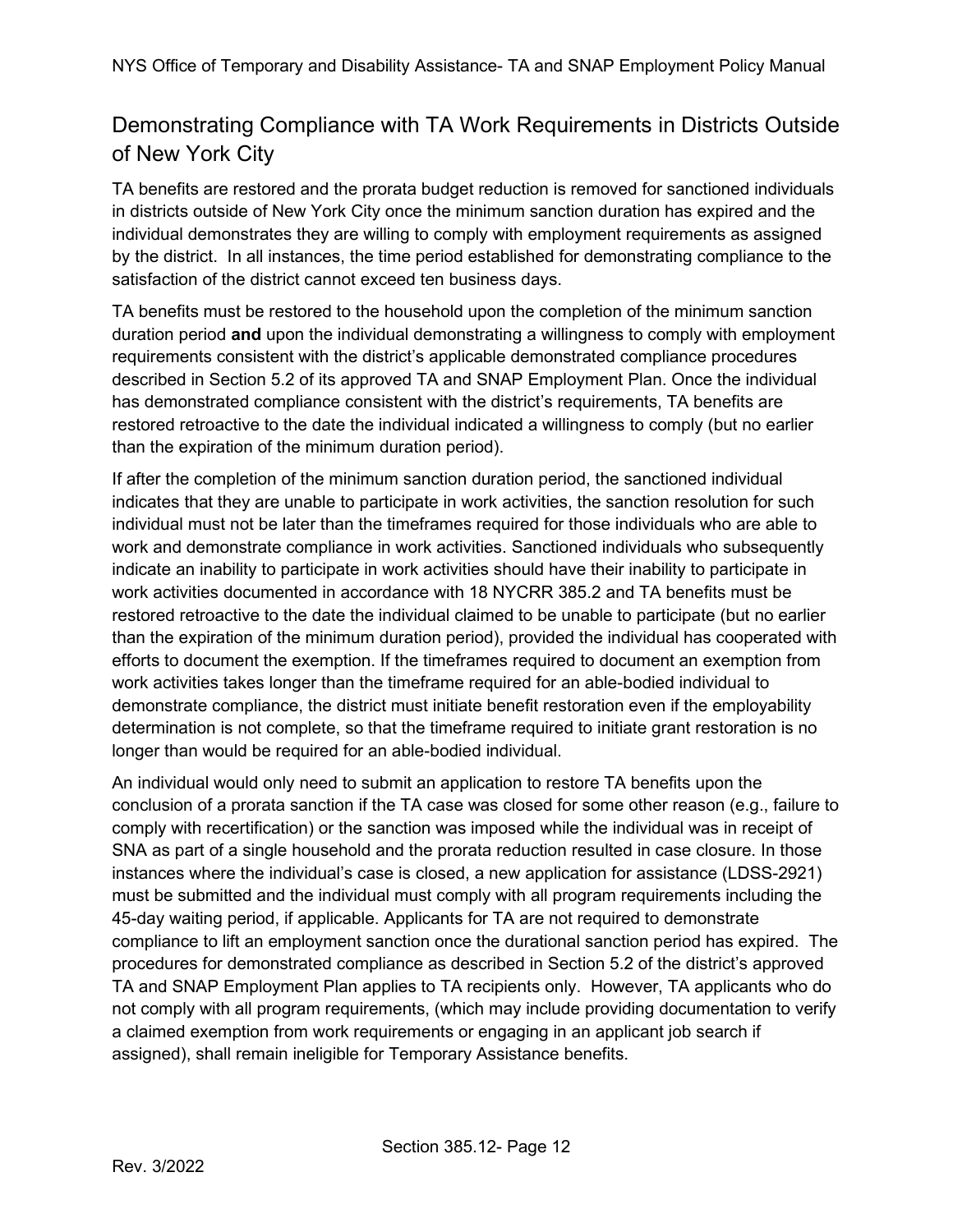# <span id="page-12-0"></span>TA Sanctions for Failure to Comply with Employment Requirements in New York City

Effective January 15, 2019, sanction procedures for New York City (NYC) were changed to reflect amendments to Chapter 562 of the Social Services Law that eliminate durational sanction periods for all TA households in a city with a population of 1,000,000 or more people. All TA employment sanctions that are imposed when a TA applicant or recipient willfully and without good cause refuses or fails to comply with a mandatory appointment or work activity assigned by the NYC Human Resource Administration (HRA) are non-durational and will continue until the individual demonstrates compliance with work requirements or documents that they are exempt from TA work requirements consistent with 18 NYCRR 385.2.

TA applicants and recipients who do not respond to the re-engagement/conciliation notice, refuse or do not demonstrate compliance as assigned by HRA for a minimum of five business days may be subject to a non-durational TA and/or durational SNAP sanction in those instances where the worker determines that the individual willfully and without good cause refused or failed to comply with an assigned work requirement.

A timely and adequate notice of intent to inform the household of the TA employment sanction and pro-rata reduction or discontinuance in TA benefits must be issued consistent with the notice requirements described in SSL 342-a. HRA should continue to use the Client Notices System (CNS) to issue the notice of intent to impose a TA employment sanction.

#### <span id="page-12-1"></span>Demonstrating Compliance with TA Work Requirements in New York City

TA applicants and recipients in NYC who are sanctioned for noncompliance with assigned work requirements may end the TA sanction by demonstrating compliance by participating in an assigned work activity for a minimum of five business days. Demonstrating compliance means that the individual engages in the assigned work activity and fully participates as assigned by HRA for a minimum of five business days. An individual's TA (and SNAP) employment sanction will also end if the individual is determined by HRA to be exempt from work requirements consistent with 18 NYCRR 385.2 for TA and 18 NYCRR 385.3 for SNAP. With respect to SNAP benefits, a SNAP recipient, who was also sanctioned for noncompliance with SNAP work requirements, must serve the balance of the SNAP durational sanction period and demonstrate compliance with work requirements unless the individual documents that they are exempt from SNAP work requirements and is otherwise eligible for SNAP benefits. Absent minimum TA sanction periods in NYC, the individual's benefits would be restored back to the date they indicated the willingness to comply.

Note: Individuals must be otherwise eligible for TA benefits and must comply with all other program requirements. In those instances where the TA sanction results in closure of the Safety Net Assistance case, if the client does not demonstrate full compliance until after the 30 day period following case closure, then, pursuant to 18 NYCRR 350.4(a), a new application must be filed and the individual must serve the 45-day wait before they are eligible for benefits.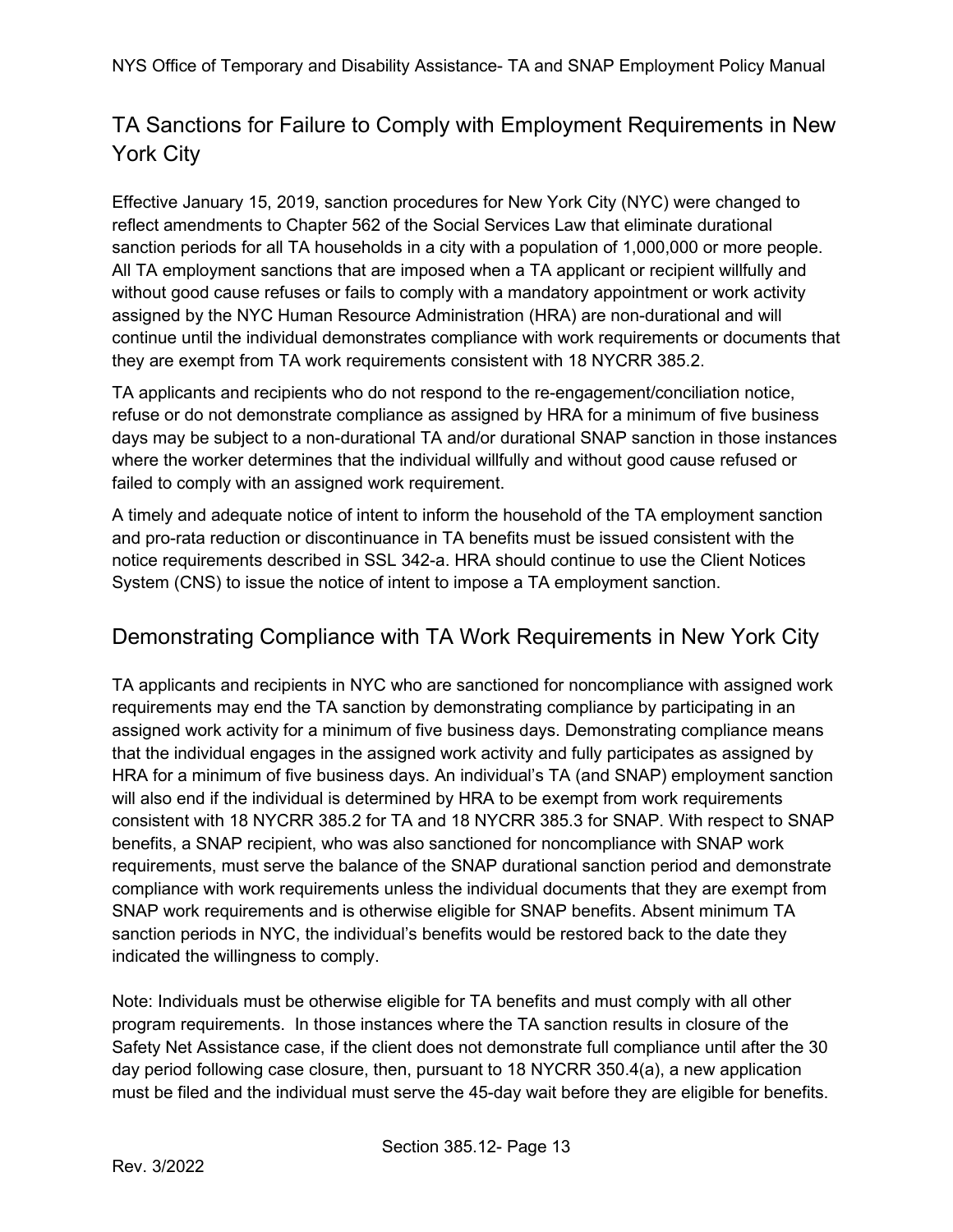If, however, the client demonstrates full compliance within the 30 days following case closure, a new application is not required, and benefits must be restored without the imposition of a new 45 day waiting period. In instances where a new application is not required,18 NYCRR 351.8(b) and (c) are not applicable.

Option to End TA Sanction Notice

SSL §342-a also requires that an "option to end sanction" notice is issued to all TA case types in sanction status for 30 or more days. This notice reminds a household in NYC that a sanctioned individual may immediately end their TA employment sanction through compliance or by documenting that they gave become exempt from TA work requirements.

#### <span id="page-13-0"></span>SNAP Sanctions for Failure to Comply with SNAP Work Requirements

A SNAP recipient who is non-exempt from SNAP work requirements and refuses or fails, willfully and without good cause, to comply with the SNAP work requirements is ineligible to participate in SNAP and will be considered an ineligible household member. Within ten days of establishing that the noncompliance was willful and without good cause, the local social services agency must provide the individual with a timely and adequate notice of adverse action.

The notice of adverse action must contain:

- the particular act of noncompliance;
- the proposed period of disqualification;
- information to specify that the individual may, if appropriate, reapply at the end of the disqualification period; and
- information describing the action that can be taken to avoid the disqualification before the disqualification period begins.

The notice of adverse action must meet timeliness and adequacy requirements. If the individual complies before the end of the advance notice period, the local social services agency will cancel the adverse action.

The disqualification period must begin with the first month following the expiration of the 10-day adverse action notice period.

A SNAP sanction may be imposed after the end of a certification period. Thus, a notice of adverse action must be sent whenever the local social services agency becomes aware of an individual's noncompliance with SNAP work requirements, even if the disqualification begins after the certification period expires and the household has not been recertified.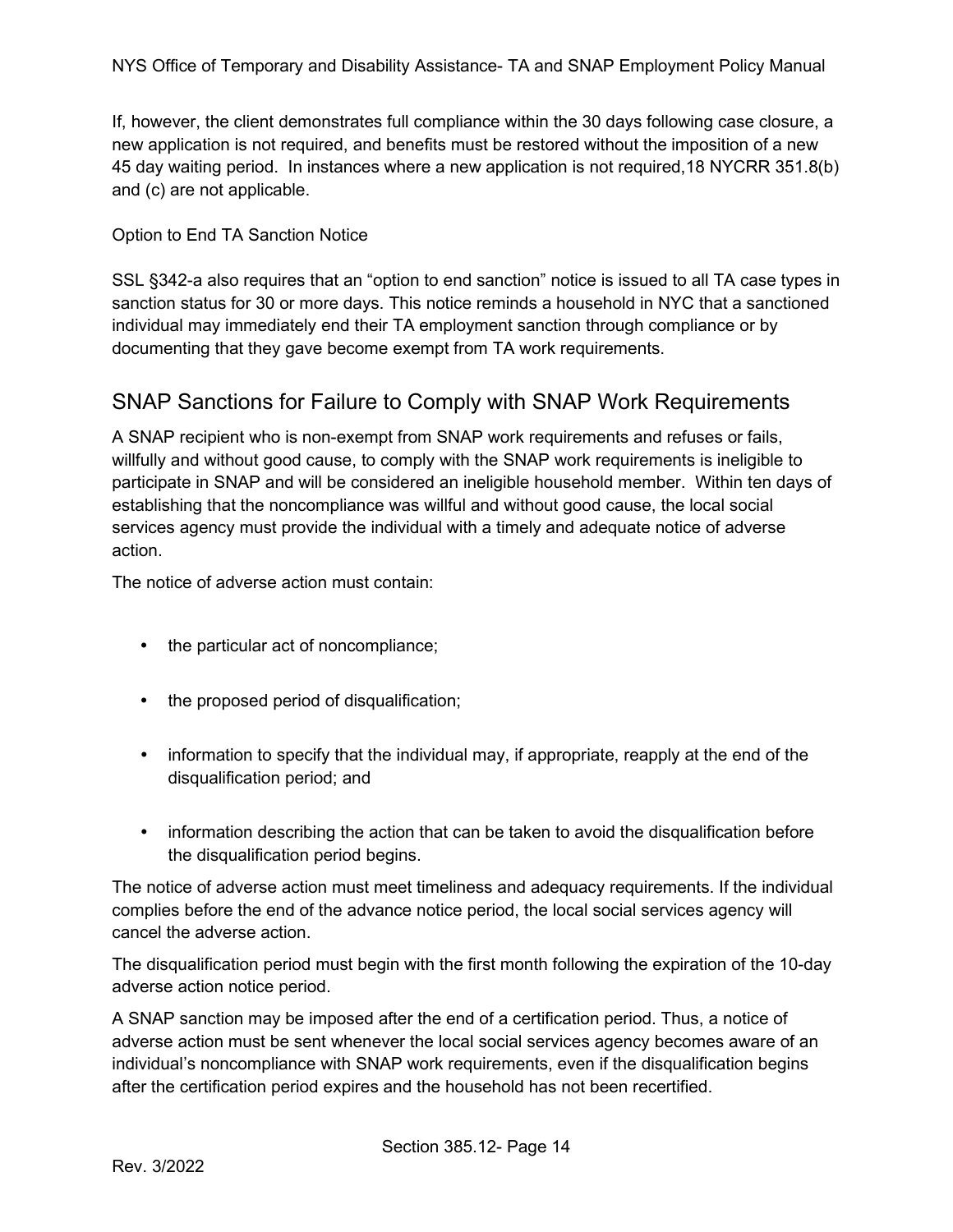The following SNAP durational sanction periods will be imposed for a non-exempt SNAP recipient who has refused or failed willfully and without good cause to comply with work requirements:

- $\bullet$  1<sup>st</sup> instance: a period of one month and thereafter until the individual complies with SNAP work requirements as determined by the district
- $\bullet$   $2^{nd}$  instance: a period of three months and thereafter until the individual complies with SNAP work requirements as determined by the district
- $\bullet$  3<sup>rd</sup> instance: a period of six months and thereafter until the individual complies with SNAP work requirements as determined by the district

Note: An individual who is exempt from SNAP work requirements because they are subject to work requirements under Title IV-A or unemployment compensation who fails to comply with a Title IV-A or unemployment compensation work requirements, will be treated as though they failed to comply with the SNAP work requirements.

Except in cases of permanent disqualification, at the end of the applicable mandatory disqualification period for noncompliance with SNAP work requirements, participation may resume if the disqualified individual applies again and is determined by the local social services district to be in compliance with work requirements.

Individuals disqualified due to an employment sanction may be added back to the household and SNAP benefits re-determined upon the conclusion of the minimum disqualification period once the household requests the individual be added to the household and the disqualified (or sanctioned) individual complies with the requirement that caused the disqualification or another SNAP E&T activity as assigned by the district. In all instances the time period established for demonstrating compliance to the satisfaction of the district cannot exceed ten business days.

For example, an individual subject to a three-month sanction beginning 6/1/19 for failure to comply with a work experience activity (WEP) may be added back to the household's SNAP budget beginning 9/1/19 so long as the household requests the individual be added to the household and the individual complies as assigned by the district before 9/1/19.

An individual who has been disqualified due to noncompliance with work requirements must be permitted to receive SNAP benefits during the disqualification period, (if otherwise eligible), if they become exempt from work requirements. Individuals may reestablish SNAP eligibility during the sanction period if the household requests the individual be included back in the household and the individual is determined by the district to be exempt from participation in SNAP work requirements.

For example, if an individual subject to a three-month sanction beginning 6/1/19 notifies the district that they are physically unfit for employment on 7/10/19. The individual is added back to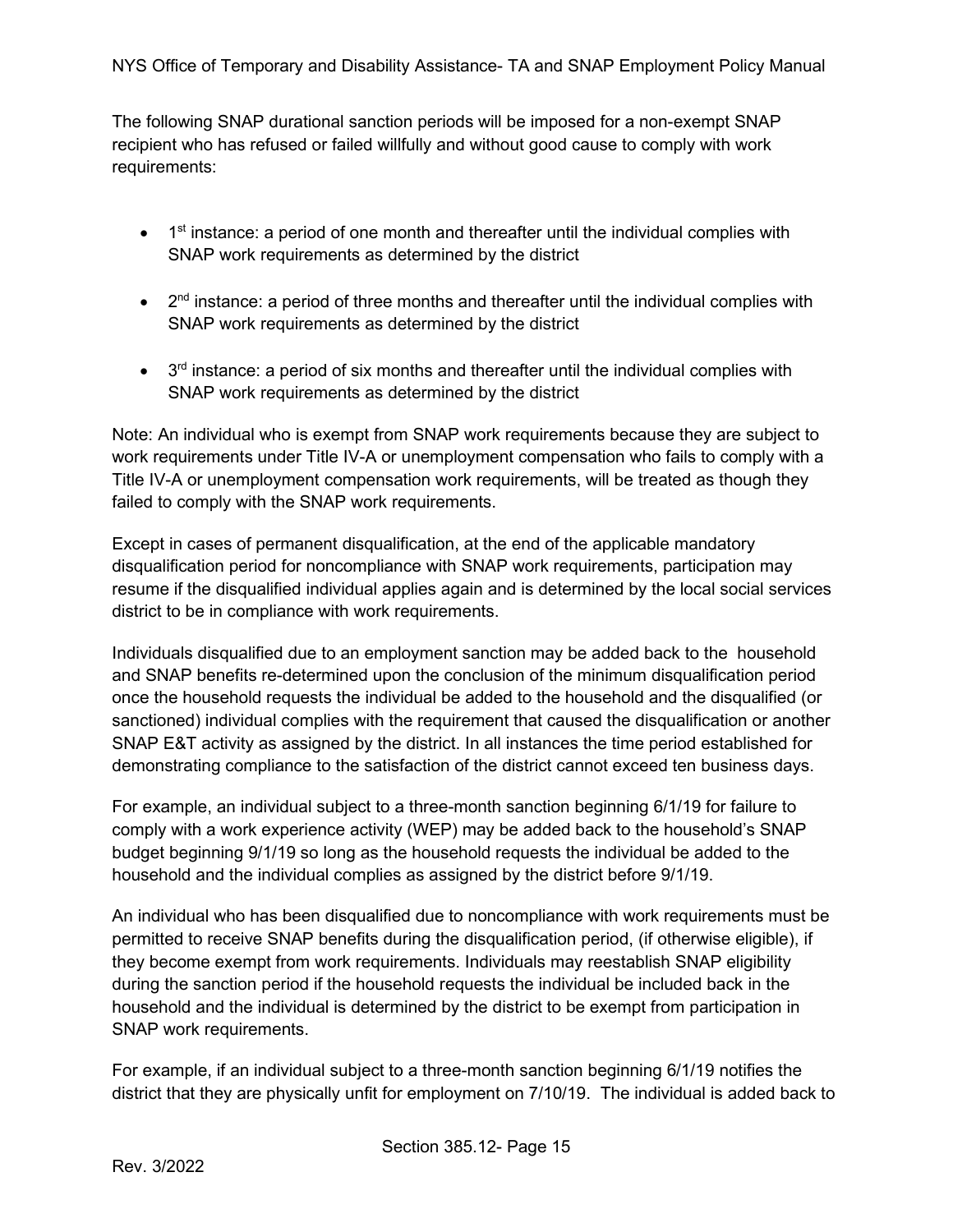the household's SNAP budget and benefits re-determined (provided the individual is otherwise eligible) from 8/1/19 so long as the household requests the individual be added to the household and the individual cooperates with verifying the impairment. The district can assume that by reporting the change and notifying the district that the individual is impaired, the household has requested the disqualified individual to be added to the household.

Districts should carefully review work registration exemptions included in 18 NYCRR 385.3 (a)(1) and be aware that several exemptions from the SNAP work requirements are not exemptions for TA. For example, an individual responsible for the care of a dependent child under the age of six or an individual required to register for work as part of the unemployment insurance compensation process is exempt from SNAP work requirements but not necessarily exempt from TA work requirements.

In addition to the examples provided above, a TANF applicant or recipient subject to and complying with any work activity assignment made under TA is exempt from SNAP requirements and may reestablish SNAP eligibility during the duration of the SNAP sanction period. In this instance the district can assume that by participating in an assigned TANF work activity, the household has requested the disqualified individual to be added to the SNAP case for the household.

For example, an individual subject to a three-month SNAP sanction beginning 6/1/2019 begins complying with a TANF work assignment on 7/16/2019. The individual is added back to the household's SNAP budget and benefits re-determined beginning 8/1/2019 (provided the individual is otherwise eligible for SNAP). The district can assume that by participating in an assigned TANF work activity, the household has requested the disqualified individual to be added to the household.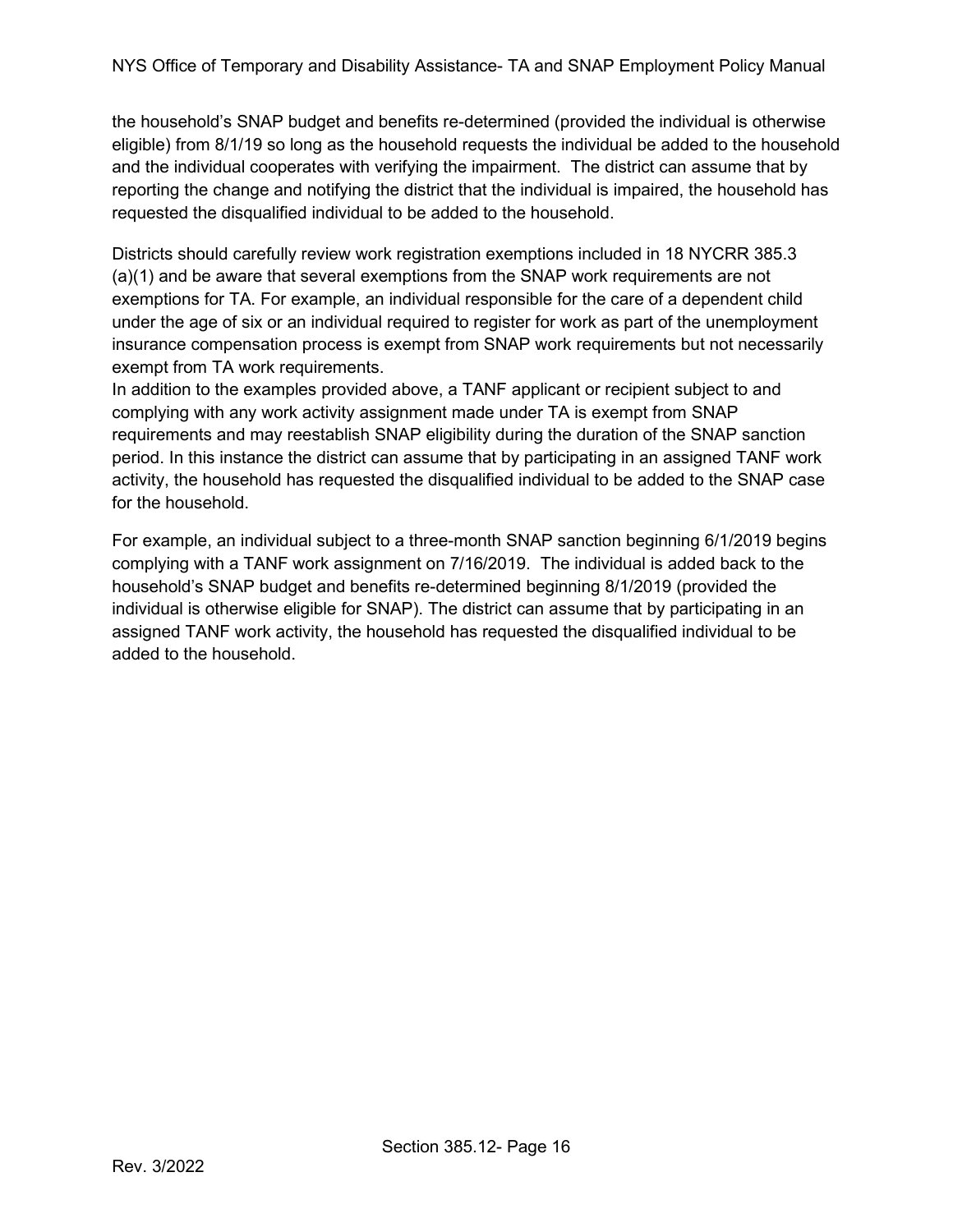# <span id="page-16-0"></span>Part C - Questions and Answers

#### <span id="page-16-1"></span>Temporary Assistance

- Q.1 Do progressive Family Assistance and Safety Net funded assistance employment sanctions build on each other?
- A.1 Family Assistance sanctions count when determining the sanction progression for an individual receiving Safety Net funded assistance, but not vice versa.
- Q.2 Can we discontinue the benefits of exempt individuals for not following their treatment plan?
- A.2 This requirement should be reviewed on a case-by-case basis. An exempt individual should only be required to engage in recommended treatment when medical documentation supports treatment as a reasonable option for the individual to improve their condition enough to engage in work activities. Individuals may only be assigned to reasonable medical care, vocational rehabilitation or treatment determined by a medical professional to be necessary to improve the individual's ability to work. It is expected that individuals who can be restored to self-sufficiency will cooperate with a medically prescribed treatment plan designed to rehabilitate the client to the point where they can participate in work activities. If the client fails to cooperate with their treatment plan, districts can discontinue the individual's needs from the case. The individual would remain ineligible for assistance until the individual returns to treatment or presents information to verify treatment is no longer necessary.
- Q.3 Can districts require sanctioned individuals to sign a statement indicating their willingness to comply as part of the district's demonstrated compliance process?
- A.3 While districts may have a process in place to obtain a client's expression of willingness to comply in writing, there is no requirement in OTDA policy or in employment regulations at 18 NYCRR 385.12 for an individual to sign a willingness to comply statement in order to end an employment sanction at the end of the durational sanction period. Additionally, when a client demonstrates compliance with any employment requirement or work activity as assigned by the district, or reports they have obtained employment and provides documentation to verify their earnings or an exemption for work requirements to the district as required, the sanction must be lifted regardless of the presence of a signed willingness to comply statement from the individual.

#### <span id="page-16-2"></span>SNAP

- Q.4 Can a sanctioned individual be added to the case if they become exempt during the sanction period?
- A.4 Yes, the SNAP sanction can be lifted during the durational sanction period if the person becomes exempt from work requirements.